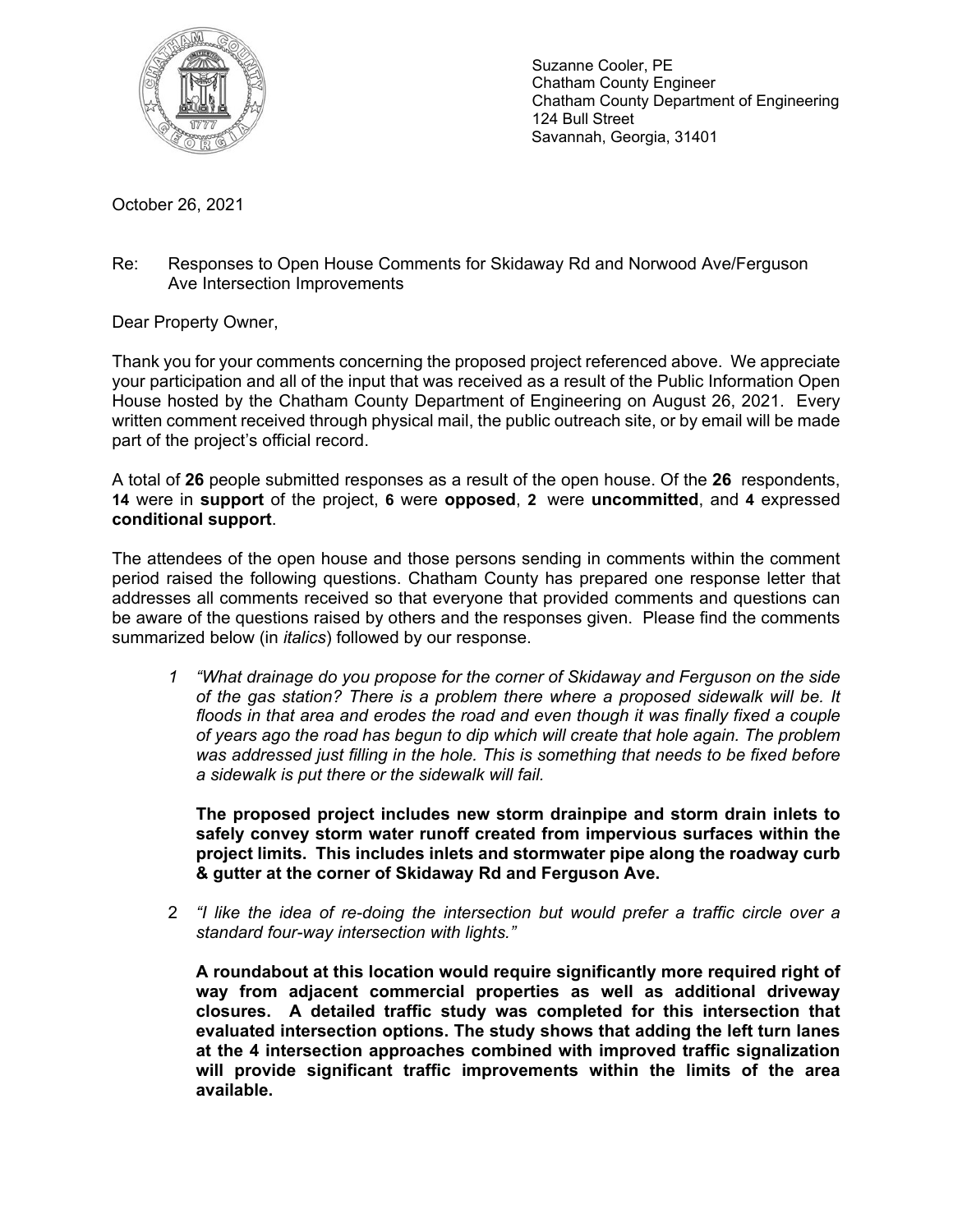*3 "Sidewalk should follow Skidaway to Isle of Hope."* 

**The proposed project is intended to address current issues at the intersection of Skidaway Rd and Norwood Ave/Ferguson Ave and to provide pedestrian accommodations within the vicinity of the intersection. The County appreciates your input on improving pedestrian connectivity to Isle of Hope. We understand interest is building within the Isle of Hope community for a pedestrian connection to Sandfly. With community support, a project to provide sidewalks along Skidaway Rd to Isle of Hope could be programmed in the future.** 

*4 "Basically very good! Suggest not postponing work at the Sandfly shopping center driveway closest to Montgomery Cross Rd till the next phase. Easy to do now and if not done now will diminish the good work done at the intersection."* 

**Thank you for your comment. Improvements north of the Sandfly Shopping Center along Skidaway Rd and to the intersection of Skidaway Rd and Montgomery Cross Rd were previously presented in 2015. Due to the lack of support, the scope of the project was scaled back to focus on improvements to the intersection of Skidaway Rd and Norwood Ave/Ferguson Ave and not extend past the commercial area.** 

*5 a. "Why isn't there right turns off of both sides of Skidaway? b. Can a sidewalk/Bicycle path be installed to Wormsloe or the school on Isle of Hope off of Skidaway? c. Why doesn't the project extend to Mont Crossroads?"* 

**a. Proposed channelized right turn lanes are included on the two acute angles to improve vehicle turning radius on these tight turns. The required right-of-way needed from the two commercial properties required for the two right turns from Skidaway was determined to be undesirable based on the turning radius available for these turns.** 

**b. The County appreciates your input on improving pedestrian and bicycle connectivity, however, extension of sidewalk to Wormsloe or to the Isle of Hope School is outside the scope of this project. With community support, a project to provide sidewalk along Skidaway Rd to Isle of Hope could be programmed in the future.** 

**c. Improvements north of the Sandfly Shopping Center along Skidaway Rd and to the intersection of Skidaway Rd were previously presented in 2015. Due to the lack of community support, the scope of the project was scaled back to focus on improvements to the intersection of Skidaway Rd and Norwood Ave/Ferguson Ave.** 

*6 "We don't need a huge mega intersection there. There is really an extra lane on Skidaway Rd now which could be improved and used for a left turn lane if the current*  lanes were adjusted a bit. Left turn arrows on Skidaway would work then, as they do *on Norwood, etc. Where sidewalks and road widening are really needed is between Montgomery Crossroads and the Piggly shopping area.*

**A detailed Traffic Study was completed for this intersection that included looking at various intersection lane options. Additional left turn lanes for each**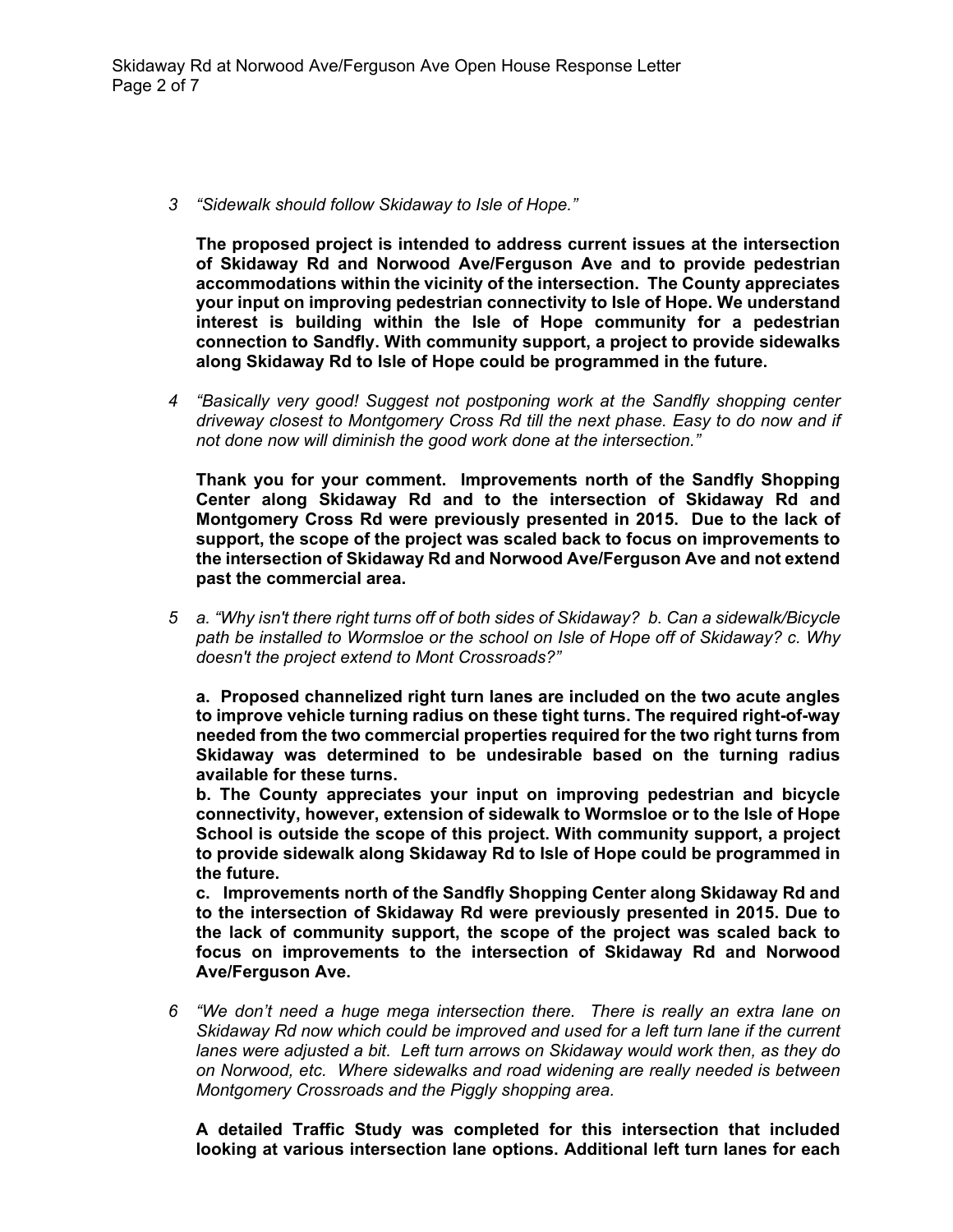**approach were recommended to provide adequate level of service (LOS) at the intersection. The existing pavement width would not provide the required 11-ft lane widths that are proposed with this intersection improvement project. Additional sidewalks to Montgomery Cross Road can be a part of a future project extending into that area.** 

*7 "The crossroads at Sandfly is more than an intersection, it is part of a historic Island community that has a unique character that will be destroyed with the planned State Template that is proposed. The intersection has minimal traffic congestions, except at peak school access periods, brought on by the building of an 800-student school on IOH. Accidents are not severe, but consist largely of low speed rear-end accidents, this could be easily managed with a traffic officer directing flow at peak periods. The community does not require sidewalks and pedestrian crossings in 4 directions at the intersection, and the size of the setbacks for such will completely erase the character of the community. This is not Buckhead, and folks are not needing sidewalks and pedestrian crossings to navigate Sandfly while bar hopping at night and shopping in the day. The high curbing and limited curb cuts will severely restrict traffic into the gas station, particularly for trucks with trailers or boats, and will destroy the village character.* 

*The traffic predicted for Sandfly has not occurred because the Skidaway Island traffic now uses the Truman to Diamond causeway and most of the IOH traffic uses Laroche for Island access. The acute angle of a right turn onto Skidaway from Norwood with the long radius turn and the large triangular median forces a driver to look behind the B-pillar to see oncoming traffic (much the same has resulted at Laroche/Hopecrest, while also making a left onto Hopecrest from Laroche difficult at all times, and almost impossible with a trailer). I realize that it is not possible to customize off from the State template, but the use of low profile curbing around the intersection, with no sidewalks (except along the CVS parking lot wall) at the intersection proper, would preserve the local atmosphere. The use of a painted triangle in place of the concrete median will save hundreds of car, truck, and trailer tires. A designated left turn lane with a single straight/R turn lane in each direction is not really needed, and could possibly be achieved without imposing the State template for Buckhead and destroying the village. The reasons stated for the project, are #1) the high number of rear-end accident, and #2) sidewalks. The accidents are minor, and no one has called for sidewalks at the intersection. People have requested a sidewalk from the school to Sandfly across the causeway. But as we have seen before, there is usually no compromise possible from the State standard on any new construction, Big School, Big Curbings, Big Sidewalks, Big Lights, and Big Intersection just like Downtown Atlanta. For that reason, I oppose the plan."* 

**A detailed Traffic Study was completed for this intersection and additional left turn lanes for each approach were recommended to provide adequate level of service (LOS) at the intersection. It is incumbent upon the County to provide safe pedestrian crossings and sidewalk ramps per the Americans with Disability Act (ADA) at the traffic signal as part of this intersection improvement project.** 

*8 "I went to the open house and was pleased with the proposal and the explanation of the plans. This is a much-needed project. The intersection of*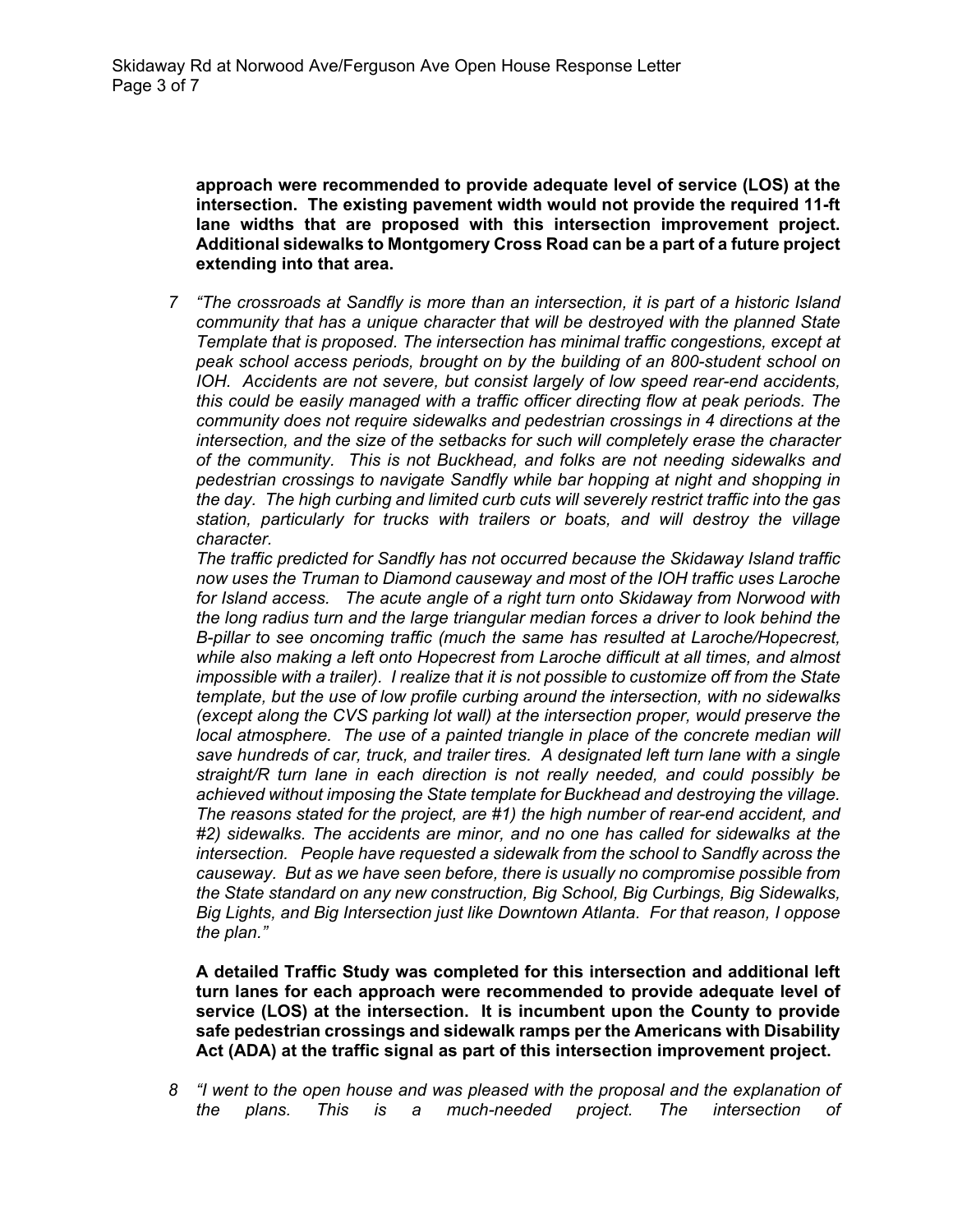*Skidaway/Ferguson/Norwood is currently lawless. There is NO police enforcement of the traffic laws. The number of "cut throughs" across the parking lots of the BP, Jalapenos, Newton's corner and Herb Creek landscape cannot continue. There are a number of people who "cut through" as a course of their daily drive (even without traffic at the light). Police enforcement and prosecution of violators is apparently no going to happen. I support this project."* 

## **Thank you for your comment.**

9 "*Please do all possible to preserve every live oak in or near the project. Any thought on a roundabout? Classic case of what happens when there was no plan in place once Sandfly started growing. Please do all you can to preserve its history and beauty. Curiosity: Why was the Chatham County Tree Commission abolished?"*

**This project is limited to the commercial area near the intersection. Few live oaks are located within the project area. The current project design includes protection of the several live oaks along Norwood Ave.** 

**See answer to #2 concerning the roundabout option for this intersection.** 

*10 "My wife showed me the plan for the intersection, and I am 100% behind and its due time for that place to look good and avoid the dangerous catastrophes of people going around cars taking lefts, risking wrecks. What is projected start date? How long will it take? Also, why this instead of maybe a roundabout?"* 

**Thank for your comment and support of the project. The County would begin right of way acquisition in early 2022 and let the project to construction in late 2022. The construction is expected to take 18 months.** 

**See answer to #2 concerning the roundabout option for this intersection.** 

*11 "Thank you for undertaking this project on behalf of our citizens; I am sure it is a lot of work. The Skidaway at Norwood intersection will definitely benefit from more turn lane options, and this will reduce conflict that occurs currently, caused by traffic stacking up due to a lack of turn lane options.* 

*I* wanted to also take this opportunity to suggest improvement to the Skidaway at *Central Ave/Montgomery Crossroad Intersection in the form of a traffic-circle or 'roundabout'. Traffic circles work efficiently to move traffic from all directions, allowing*  for several roads to converge. They work efficiently during busy times, and do not *catch people at lights during slow times. The current situation causes a deal of stacking on Central Ave, and forces people northbound on Central to pass traffic turning onto Montgomery Crossroads on the left (inside the turn of those waiting on the light). It's a dangerous and confusing intersection, and a traffic circle would offer an opportunity to improve traffic flow, make the intersection safer for cars and pedestrians, and provide the county an opportunity to install a large, low-cost, aesthetically beautiful public space in the island center. Best of luck with both projects. Please enlist me if I can be of any help.*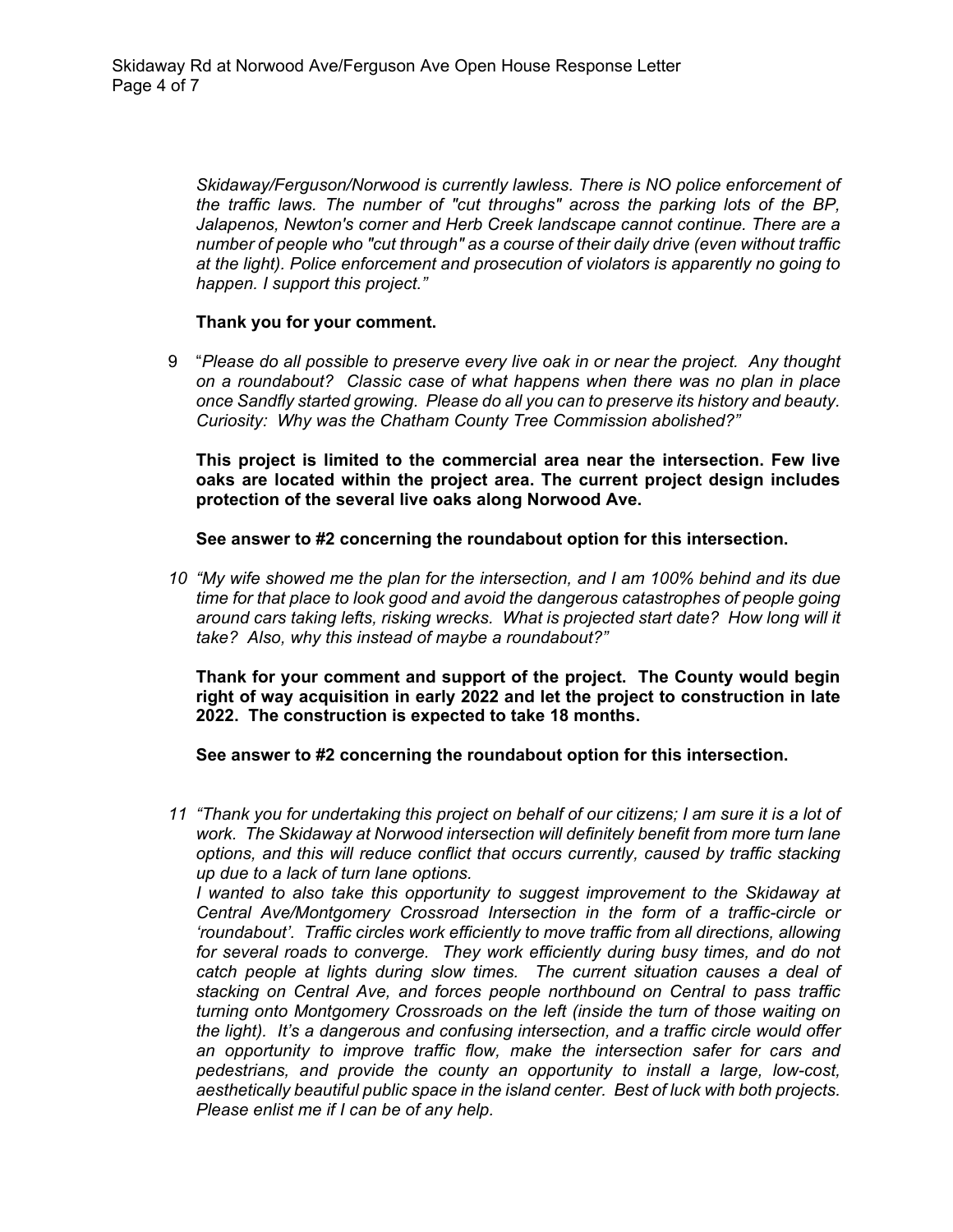**Thank for your comment and support of the project. Improvements north of the Sandfly Shopping Center along Skidaway Rd and to the intersection of Skidaway Rd and Montgomery Cross Roads were previously presented in 2015. Due to the lack of support, the scope of the project was scaled back to focus on improvements to the intersection of Skidaway Rd and Norwood Ave/Ferguson Ave.** 

*12 "Great project – well worth completing. Two comments: 1) Please install street lights along the corridor from Ferguson/Skidaway to Ridgewood Ave. 2) How about a dusk to midnight flashing light warning vehicles traveling through the intersection on Skidaway towards Isle of Hope of possible pedestrian Traffic (like school zone warning lights). Send someone out, at night, to observe the foot traffic across Skidaway Road between the parking lots. I doubt people will alter their behavior and walk parallel to the road up to the cross walk and then back to the restaurant entrances – especially in the rain. My suggested solution may not be an answer, but it bears investigation to aid pedestrian safety.* 

**Thank you for your comments. Lighting improvements along this corridor will be evaluated and included in this project where possible.** 

*13 "I would support this project if there were traffic calming devices in the area."* 

**The posted speed limit for all 4 intersection approaches is 35 mph. Traffic calming devices are typically used to slow vehicles where a low-speed roadway is broken up by long stretches of rural conditions. The urban density surrounding the intersection of Skidaway Rd and Norwood Ave/Ferguson Ave as well as the arterial functional classification make this an unlikely location for the addition of traffic calming devices.** 

- *14 "A 45-degree angle instead of a normal 90-degree angle turn makes it almost impossible to get out of Norwood Ave with my truck and trailer now. I can't imagine how impossible it will be if you add a left hand turn lane, put in pedestrian island, and sidewalks. This plan might sever others needs coming from different directions, but the plan for Norwood Avenue is terrible."*
- *15 "The plan for Norwood Avenue egress needs further study. Has anyone tried to turn right with a boat, a large truck, or truck and trailer to see if this proposed plan is actually feasible? I have never been stuck behind traffic turning left off Norwood Ave. Why do we need a dedicated lane for a left turn and no ample room for those of us taking this sharp right turn going onto Skidaway Road? Not to mention the fact that it will be impossible to take a right turn on red because once 1 car fills the straight lane, there is no room to turn right.*
- *16 "I manage a commercial landscape company that consists of 8 trucks and 6 trailers that are double axle and 16 feet long. We primarily work in Isle of Hope, Skidaway, and Burnside Island areas. I do see the need for widening this intersection. However, the pedestrian islands will cause nothing but damage and breakdowns to commercial*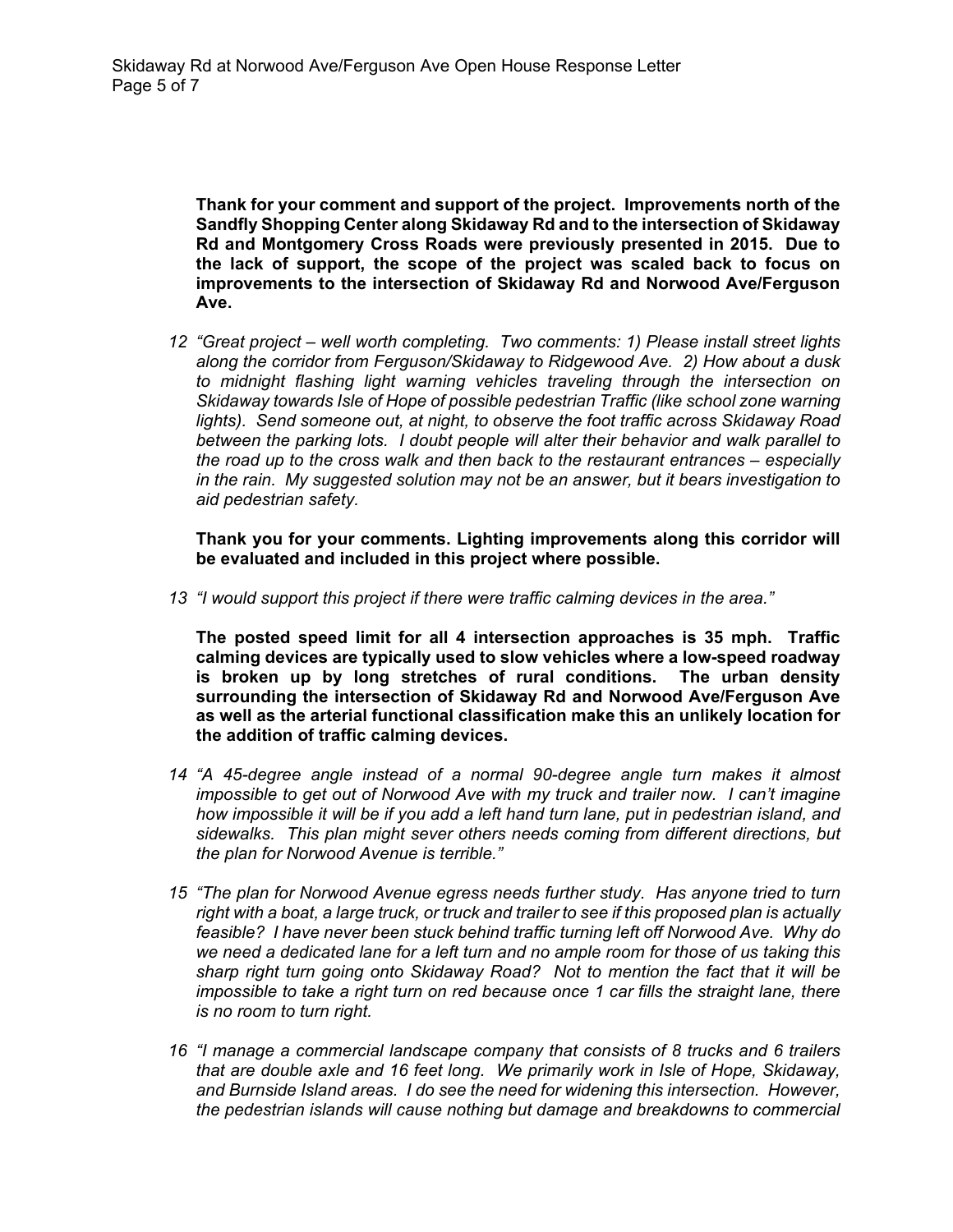*traffic as they try to maneuver these obstructions. The use of land for sidewalks (that will not be used) will be better used for the widening of the lanes. I suggest you take some time to observe the pedestrian habits at the intersection of Skidaway and Eisenhower. Pedestrians cross the road (jaywalk) 50 ft before the intersection. Hardly ever using the concrete obstructions. You cannot engineer people. They will always walk straight to where they want to go."* 

*17 "Norwood Rd side needs a lane for right turn and straight together and leave the right lane to turn on yield. The islands in the road need to be eliminated. There are too many sidewalks proposed (we do not need sidewalks on both sides of the street). Moving traffic quickly through this intersection will only make the Montgomery Cross Roads and Skidaway Road intersection worse. Keep the curbing low and consider people with trucks and trailers. The turn from Norwood onto Skidaway is sharp. The cross walk lines were not indicated. Where they have the island in the road, it will make the walking traffic have to walk further."* 

**14-17 Thank each of you for providing input to help us develop the best project for the intersection and surrounding area. A detailed Traffic Study was completed for this intersection that ran traffic simulations utilizing various intersection configurations. The addition of a left turn lane for each approach was recommended to significantly improve traffic operations at the intersection. The existing roadway is being widened as part of this project to accommodate these additional lanes. The proposed right turn radii at each corner of the intersection will be larger than the existing radii to accommodate vehicles with trailers. The County will review the proposed improvements to identify potential changes to the design that could feasibly accommodate larger design vehicles.** 

*18 "My suggestion is to allow proper construction of drainage with curb and gutter/sidewalks in the 7300 block of Skidaway Road with adequate size drainage pipes to handle drainage flow from heavy rains consistent with our changing rain patterns. Another suggestion would be to construct a drainage break water channel from the shoulder of Skidaway Road to the drainage top situated between 7337 and 7325 Skidaway to allow for drainage run from the roadway. Finally, please resurface the remaining portion of the 7300 block/corridor of Skidaway Road from 7337, 7325, 7321, 7322, 7320, 7318, 7317, 7316, and 7315 addresses and of course lighting will be necessary for pedestrian walking night traffic for this section."* 

**Thank you for your support and comments. The drainage with curb and gutter/sidewalks are included in the project as you suggested within the project area which extends to 7339 Skidaway Rd. This allowed the project to proceed without impacting the residential area. Drainage improvements past the project area can be considered on a future project. Resurfacing Skidaway Rd from the project area to Montgomery Cross Road is projected to be completed concurrent with the project. Lighting along this road section is scheduled to be evaluated and designed to be constructed concurrently with this project, if possible, within existing right of way.**